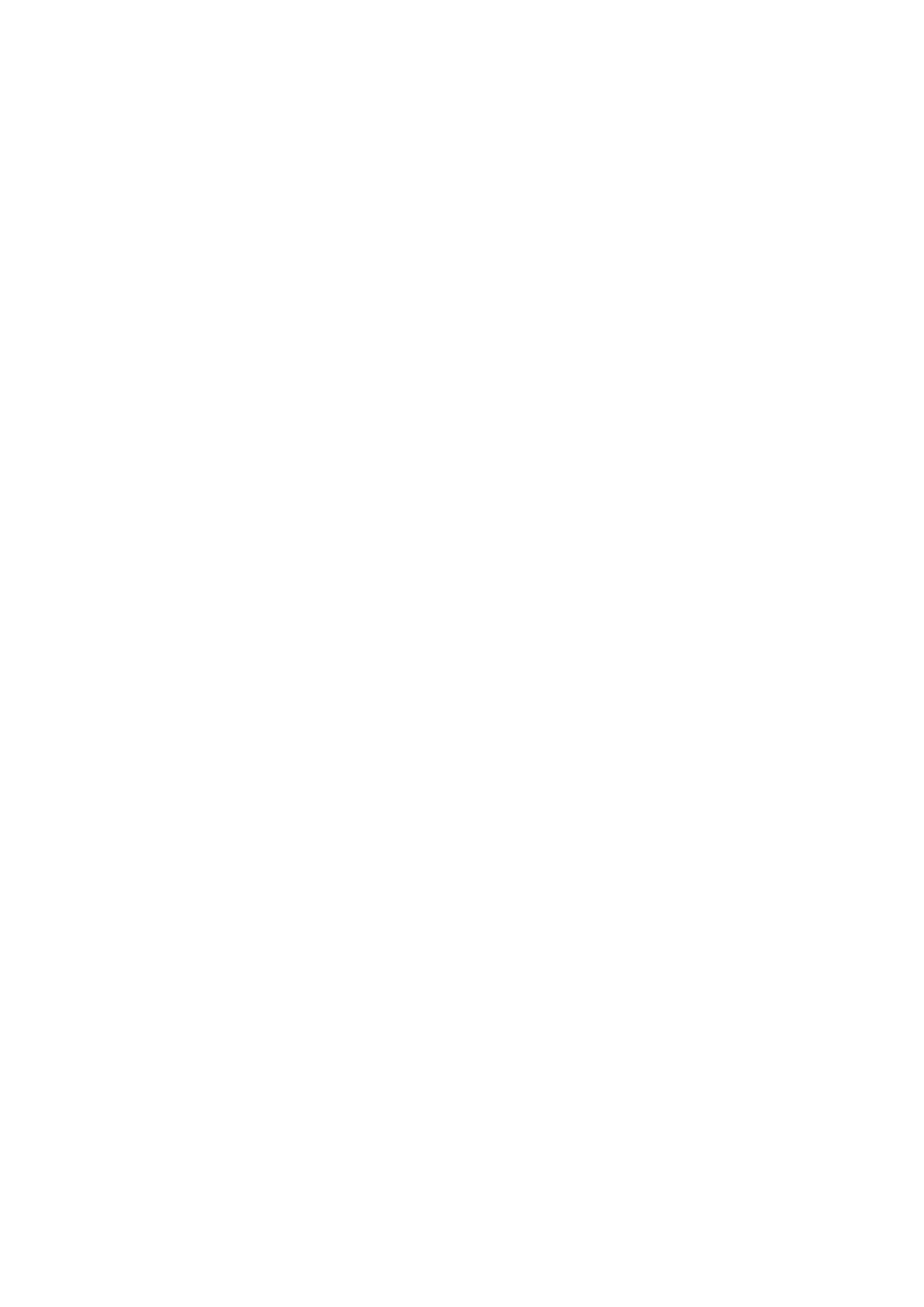# **Part 4(b) – Access to Information Procedure Rules**

## **1. Scope**

These rules apply to all meetings of the Council, Scrutiny Committees, the Standards Committee, the Audit Committee and Regulatory Committees (i.e. Development Control, Licensing, Appointments and Disciplinary, Appeals) and public meetings of the Executive (together called meetings).

## **2. Additional rights to information**

These rules do not affect any more specific rights to information contained elsewhere in this Constitution or the law.

## **3. Rights to attend meetings**

Members of the public may attend all meetings subject only to the exceptions in these rules.

## **4. Notices of meeting**

The Council will give at least five clear days notice of any meeting by posting details of the meeting at the Civic Centre, Southend-on-Sea the designated office.

## **5. Access to agenda and reports before the meeting**

The Council will make copies of the agenda and reports open to the public available for inspection at the designated office at least five clear days before the meeting. If an item is added to the agenda later, the revised agenda (where reports are prepared after the summons has been sent out, the designated officer shall make each such report available to the public as soon as the report is completed and sent to Councillors) will be open to inspection from the time the item was added to the agenda.

## **6. Supply of copies**

The Council will supply copies of:

- **(a)** any agenda and reports which are open to public inspection;
- **(b)** any further statements or particulars necessary to indicate the nature of the items in the agenda; and
- **(c)** if the Monitoring Officer thinks fit, copies of any other documents supplied to Councillors in connection with an item to any person on payment of a charge for postage and any other costs.

## **7. Access to minutes etc after the meeting**

The Council will make available copies of the following for six years after a meeting:

- **(a)** the minutes of the meeting or records of decisions taken, together with reasons, for all meetings of the Executive, excluding any part of the minutes of proceedings when the meeting was not open to the public or which disclose exempt or confidential information;
- **(b)** a summary of any proceedings not open to the public where the minutes open to inspection would not provide a reasonably fair and coherent record;
- **(c)** the agenda for the meeting; and
- **(d)** reports relating to items when the meeting was open to the public.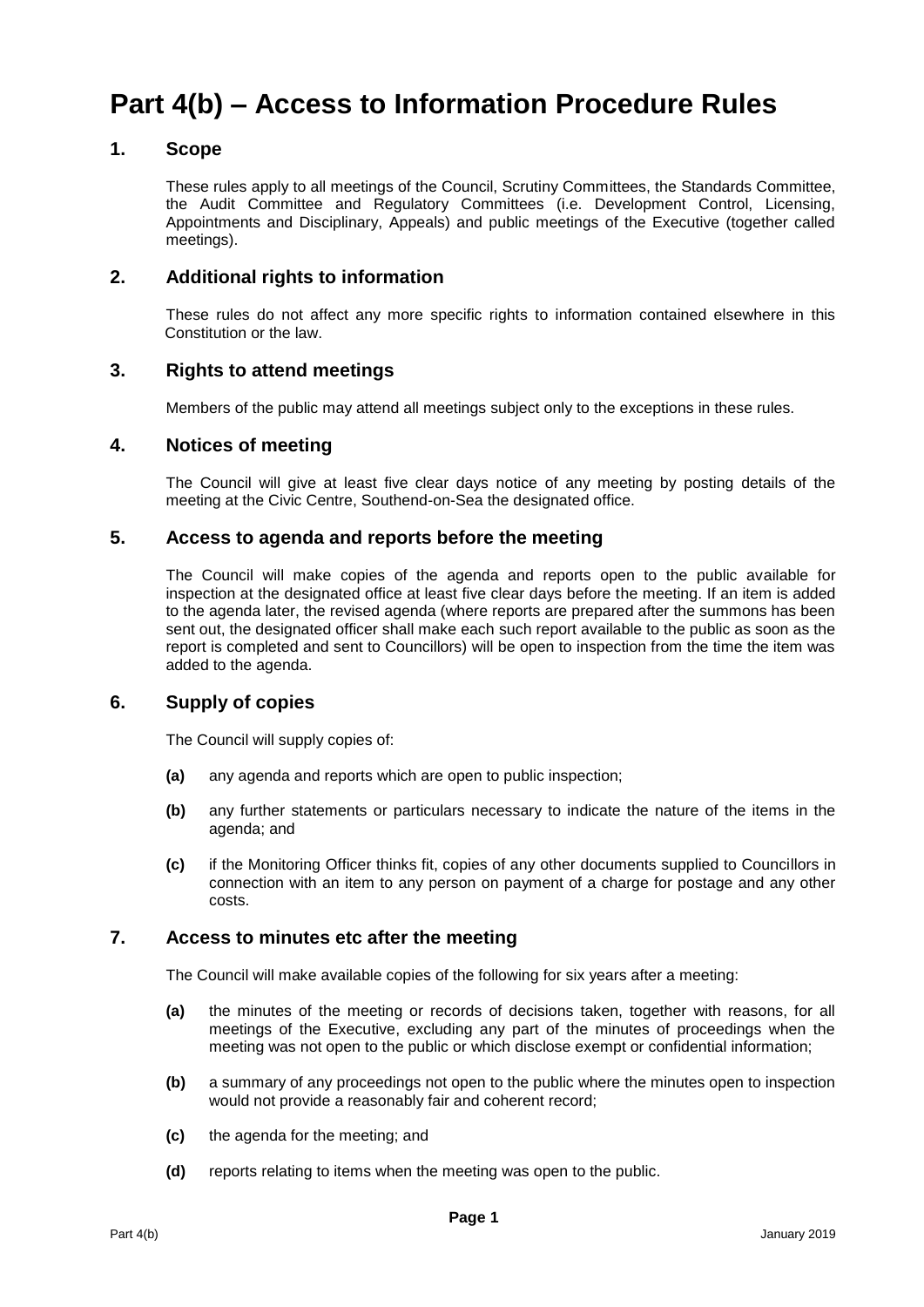## **8. Background papers**

## **8.1 List of background papers**

The report author will set out in every report a list of those documents (called background papers) relating to the subject matter of the report which in his/her opinion:

- **(a)** disclose any facts or matters on which the report or an important part of the report is based; and
- **(b)** which have been relied on to a material extent in preparing the report but does not include published works or those which disclose exempt or confidential information (as defined in Paragraph 10 below) and in respect of Executive reports, the advice of a political advisor.

## **8.2 Public inspection of background papers**

Background papers will remain available for public inspection for four years after the date of the meeting. Background papers for meetings of the Cabinet and its Committees will be published on the Council's website.

#### **9. Summary of public's rights**

A written summary of the public's rights to attend meetings and to inspect and copy documents must be kept at and available to the public at the Civic Centre.

#### **10. Exclusion of access by the public to meetings**

#### **10.1 Notice of Private Meetings of the Executive**

When the public are to be excluded from a meeting (or part of a meeting) of the Cabinet or a Cabinet Committee, a notice of intention to hold a meeting in private will be published on the Council's website (as part of the Forward Plan) at least 28 days before the date of the meeting.

The notice will state the reasons why the meeting (or part of the meeting) is to be held in private and how to make objections to this.

If objections are received then these will be considered by the Chief Executive in consultation with the Leader and a decision made whether the meeting (or part of the meeting) will be held in private. In the absence of the Chief Executive the matter will be dealt with by the Monitoring Officer. In the absence of the Leader the consultation will be with the Deputy Leader.

If the meeting (or part of the meeting) will be held in private then at least five days before the meeting a further notice will be published of the Council's intention so to do. The notice, which will go out with the agenda, will include a statement of the reasons why the meeting (or part of the meeting) is to be held in private, details of any objections made and the response to those objections.

## **10.2 Urgent Items at Private Meetings of the Executive**

If the urgency of a decision makes compliance with **10.1** impracticable, agreement will be sought from the Chair of the relevant scrutiny committee that the meeting is urgent and cannot reasonably be deferred. In the absence of the Chair of the scrutiny committee, the Mayor shall be asked for their agreement and, in their absence, the Deputy Mayor. If agreement is granted, a notice will be published on the Council's website and made available at the Council offices setting out why the meeting is urgent and cannot reasonably be deferred.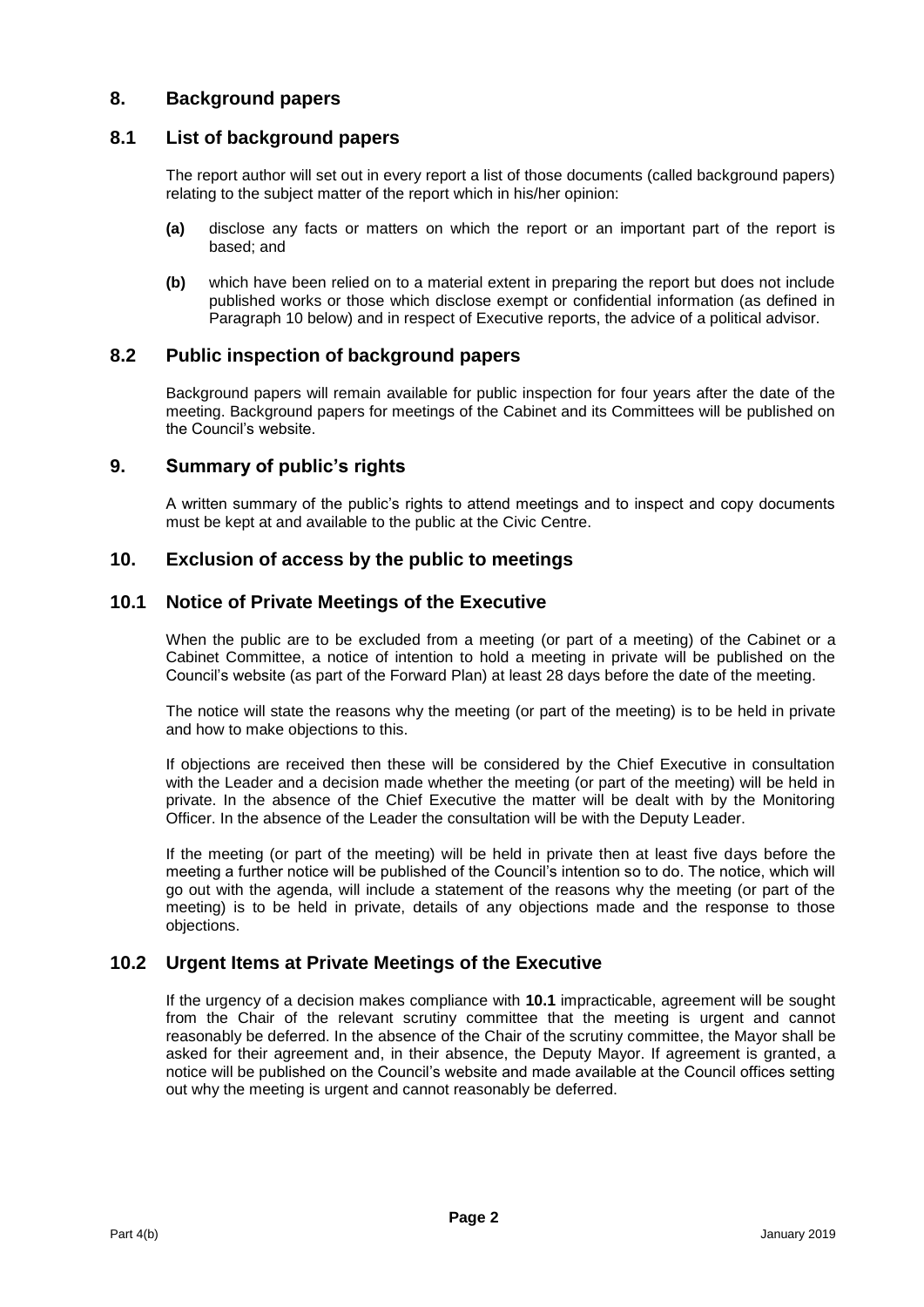# **10.3 Confidential information – requirement to exclude public**

The public must be excluded from meetings whenever it is likely in view of the nature of the business to be transacted or the nature of the proceedings that confidential information would be disclosed.

## **10.4 Exempt information – discretion to exclude public**

The public may be excluded from meetings whenever it is likely in view of the nature of the business to be transacted or the nature of the proceedings that exempt information would be disclosed.

Where the meeting will determine any person's civil rights or obligations, or adversely affect their possessions, Article 6 of the Human Rights Act 1998 establishes a presumption that the meeting will be held in public unless a private hearing is necessary for one of the reasons specified in Article 6 of the European Convention on Human Rights.

## **10.5 Meaning of confidential information**

Confidential information means information given to the Council by a Government Department on terms which forbid its public disclosure or information which cannot be publicly disclosed by Court Order.

## **10.6 Meaning of exempt information**

Subject to the **conditions** detailed in 10.7 below, exempt information is defined in the Local Government (Access to Information) (Variation) Order 2006 (as amended) as information falling within any of the following categories:

|              | Category                                                                                                                                                                                                                                                                                                                                  | <b>Conditions / Definitions</b>                                                                                                                                                                                                                                                                                                                                                                                                                                                                                                                                                                                                                               |
|--------------|-------------------------------------------------------------------------------------------------------------------------------------------------------------------------------------------------------------------------------------------------------------------------------------------------------------------------------------------|---------------------------------------------------------------------------------------------------------------------------------------------------------------------------------------------------------------------------------------------------------------------------------------------------------------------------------------------------------------------------------------------------------------------------------------------------------------------------------------------------------------------------------------------------------------------------------------------------------------------------------------------------------------|
| 1            | Information relating to any individual                                                                                                                                                                                                                                                                                                    | Conditions – see 10.7 below                                                                                                                                                                                                                                                                                                                                                                                                                                                                                                                                                                                                                                   |
| $\mathbf{2}$ | Information which is likely to reveal<br>the identity of an individual                                                                                                                                                                                                                                                                    | Conditions - see 10.7 below                                                                                                                                                                                                                                                                                                                                                                                                                                                                                                                                                                                                                                   |
| 3            | Information relating to the financial or<br>business affairs of any particular<br>the<br>(including<br>authority<br>person<br>holding that information).                                                                                                                                                                                  | 1. Conditions – see 10.7 below.<br>2. Definitions -<br>"financial or business affairs" includes<br>contemplated as well as past or current<br>activities.                                                                                                                                                                                                                                                                                                                                                                                                                                                                                                     |
| 4            | Information<br>relating<br>to<br>any<br>consultations<br>negotiations,<br>or<br><b>or</b><br>consultations<br>contemplated<br>or<br>negotiations, in connection with any<br>relations<br>labour<br>matters<br>arising<br>between the authority or a Minister of<br>the Crown and employees of, or<br>officer-holders under, the authority | 1. Conditions – see 10.7 below<br>2. Definitions -<br>"employee" means a person employed<br>under a contract of service.<br>"officeholder" means the holder of any<br>paid office appointments to which are<br>or may be made or confirmed by the<br>authority or any Joint Board on which<br>the authority is represented or by any<br>person who holds any such office or is<br>an employee of the authority<br>"labour relations<br>matters"<br>are<br>as<br>specified in paragraphs (a) to (g) of<br>section 218 (1) of the Trade Union and<br>Labour Relations (Consolidation) Act<br>1992, i.e. matters which may be the<br>subject of a trade dispute. |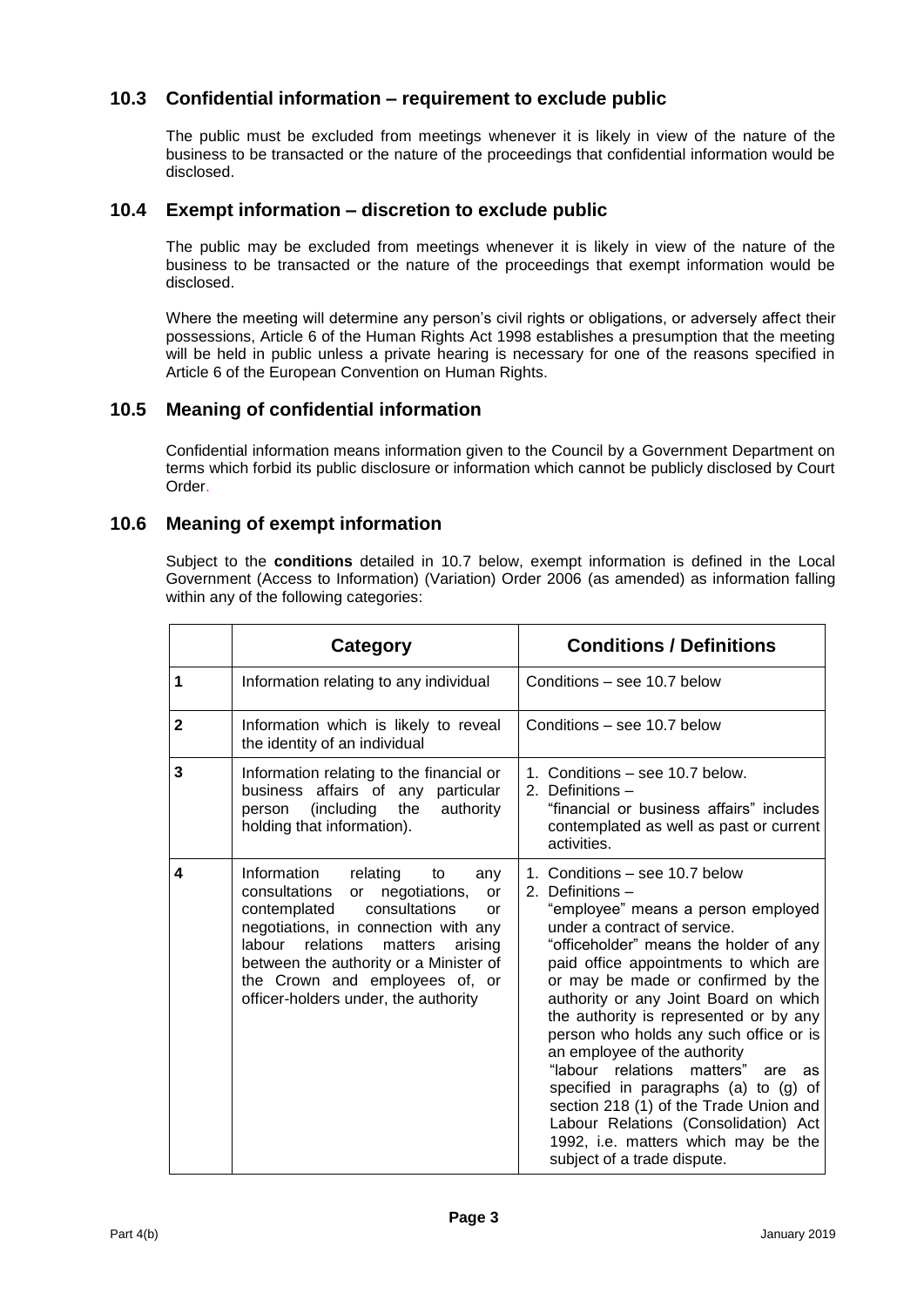|   | Category                                                                                                                                                                                                                                            | <b>Conditions / Definitions</b> |
|---|-----------------------------------------------------------------------------------------------------------------------------------------------------------------------------------------------------------------------------------------------------|---------------------------------|
| 5 | Information in respect of which a<br>claim to legal professional privilege<br>could be maintained in<br>legal<br>proceedings.                                                                                                                       | Conditions – see 10.7 below.    |
| 6 | Information which reveals that the<br>authority proposes $-$<br>(a) to give under any enactment a<br>notice under or by virtue of which<br>requirements are imposed on a<br>person; or<br>(b) to make an order or direction<br>under any enactment. | Conditions - see 10.7 below.    |
| 7 | Information relating to any action<br>taken or to be taken in connection<br>with the prevention, investigation or<br>prosecution of crime.                                                                                                          | Conditions – see 10.7 below.    |

# **10.7 Exempt Information – Conditions**

- **(a)** Information falling within Category 3 in 10.6 is not exempt information if it is required to be registered under
	- the Companies Acts (as defined in Section 2 of the Companies Act 2006);
	- **the Friendly Societies Act 1974;**
	- **the Friendly Societies Act 1992;**
	- the Industrial and Provident Societies Acts 1965 (Co-operative and Community Benefit Societies & Credit Unions Act 1965)to 1978;
	- the Building Societies Act 1986 (and in this context, "registered" means recorded in the public file of the Building Society); or
	- the Charities Act 2011;
- **(b)** Information is not exempt information under any category in 10.6 if it relates to proposed development for which the local planning authority may grant itself planning permission pursuant to regulation 3 of the Town and Country Planning General Regulations 1992.
- **(c)** Exempt information under any category in 10.6 (and which is not prevented from being exempt by virtue of (a) or (b) above) is exempt information if and so long, as in all the circumstances of the case, **the public interest in maintaining the exemption outweighs the public interest in disclosing the information.**

## **11. Exclusion of access by the public to reports**

If the monitoring officer thinks fit, the Council may exclude access by the public to reports which in his or her opinion relate to items during which, in accordance with Rule 10, the meaning is likely not be open to the public. Such reports will be marked "Not for publication" together with the category of information likely to be disclosed.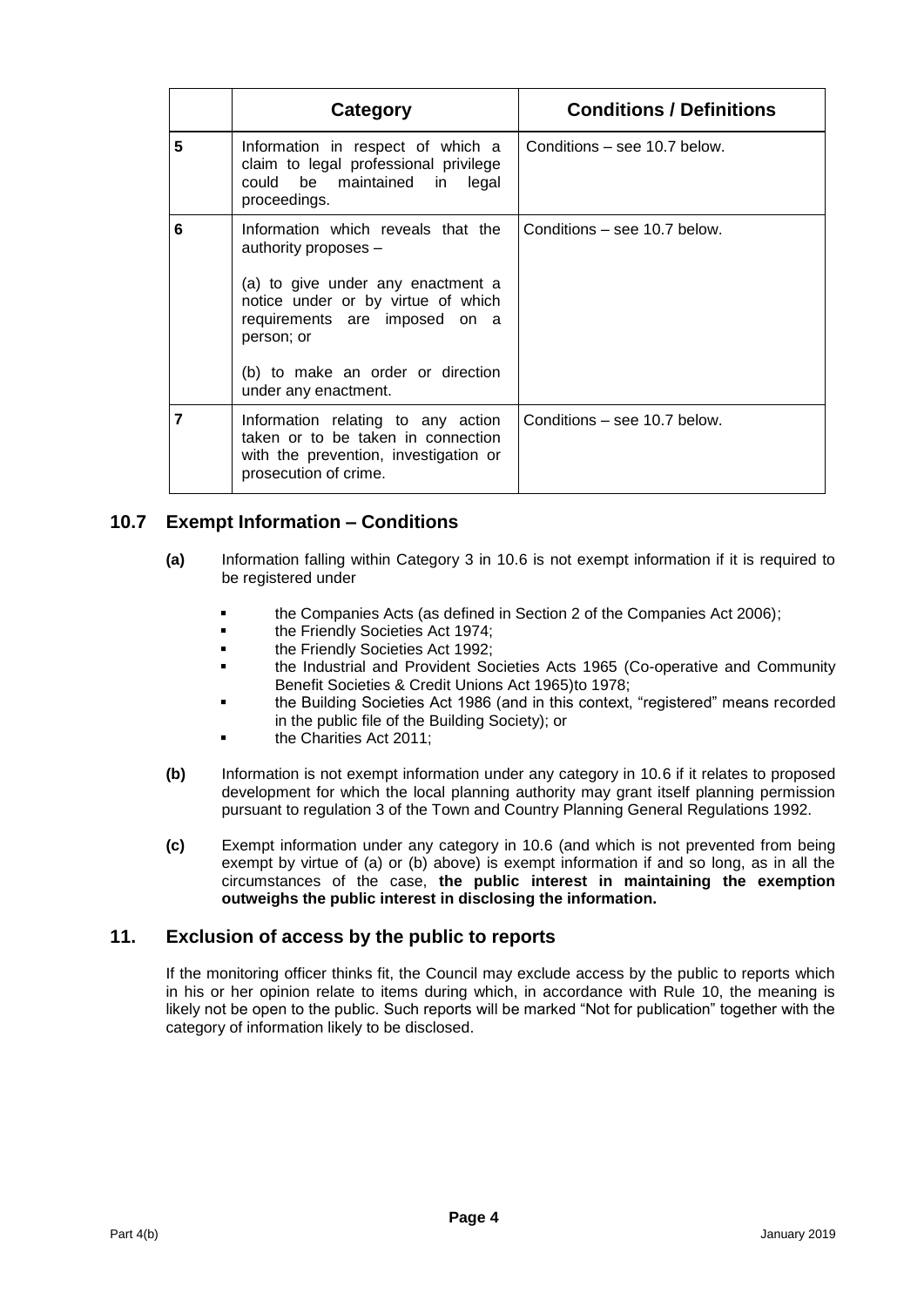# **12. Application of rules to the Executive**

Rules 1 – 19 apply to the Executive and its committees (whether taking a key decision or any other decision) unless Rule 15 (general exception) or Rule 16 (special urgency) apply. A key decision is as defined in Article 13.03 of this Constitution.

The Council's policy is that as far as reasonably possible meetings should be open to the public. It expects the Executive normally to follow this principle. This requirement does not include meetings, whose sole purpose is for officers to brief Cabinet Members.

## **13. Procedure before taking key decisions**

Subject to Rule 15 (general exception) and Rule 16 (special urgency), a key decision (see Article 13) may not be taken unless:

- **(a)** a notice (called here a Forward Plan) has been published in connection with the matter in question;
- **(b)** at least 28 days have elapsed since the publication of the Notice; and
- **(c)** where the decision is to be taken at a meeting of the Executive or its committees, notice of the meeting has been given in accordance with Rule 4 (notice of meetings).

## **14. The Forward Plan**

## **14.1 Period of Forward Plan**

Forward Plans will be prepared by the Leader to cover a period of four months, beginning with the first day of any month. They will be prepared on a monthly basis and subsequent plans will cover a period beginning with the first day of the second month covered in the preceding plan.

## **14.2 Contents of Forward Plan**

The Forward Plan will contain matters which the Leader has reason to believe will be subject of a key decision to be taken by the Executive, a committee of the Executive, or officers in the course of the discharge of an Executive function during the period covered by the plan. It will describe the following particulars in so far as the information is available or might reasonably be obtained:

- **(a)** the matter in respect of which a decision is to be made;
- **(b)** where the decision taker is an individual, his / her name and title, if any and where the decision taker is a body, its name and details of membership;
- **(c)** the date on which, or the period within which, the decision is to be made;
- **(d)** the identity of the principal groups whom the decision taker proposes to consult before taking the decision;
- **(e)** the means by which any such consultation is proposed to be undertaken;
- **(f)** the steps any person might take who wishes to make representations to the Executive or decision taker about the matter in respect of which the decision is to be made, and the date by which those steps must be taken;
- **(g)** a list of the documents submitted to the decision taker for consideration in relation to the matter on which a key decision is to be made;
- **(h)** the address from which, subject to any prohibition or restriction on their disclosure, copies of, or extracts from any document listed is available;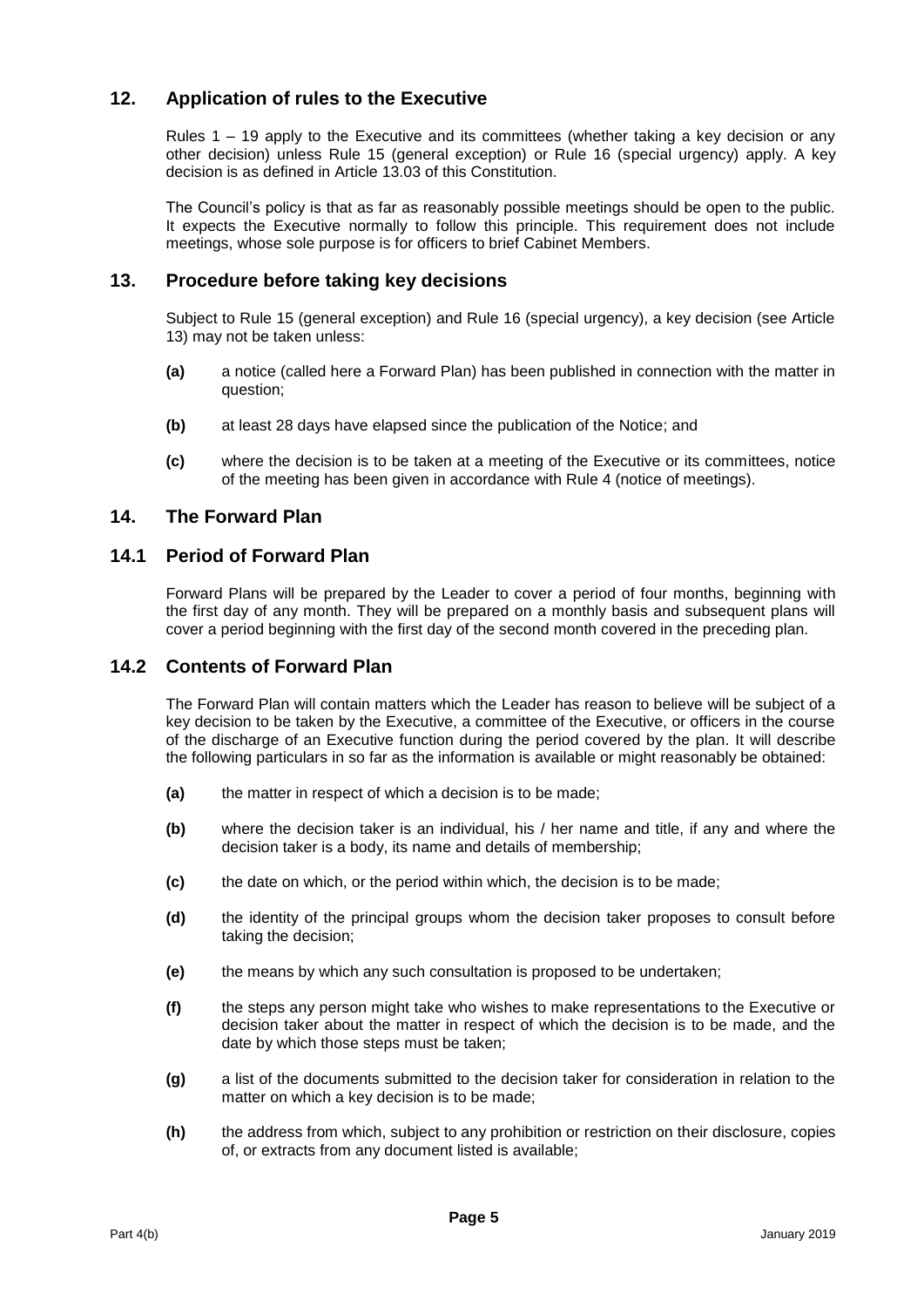- **(i)** that other documents related to these matters may be submitted to the decision maker; and
- **(j)** the procedure for requesting details of those documents (if any) as they become available.

The Forward Plan must be published at least 28 days prior to the meeting of the Executive and will be published on the Council's website.

## **15. General Exception**

If a matter which is likely to be a key decision has not been included in the Forward Plan, then subject to Rule 16 (special urgency), the decision may still be taken if:

- **(a)** the decision must be taken by such a date that it is impracticable to defer the decision until it has been included in the next Forward Plan and until the start of the first month to which the next Forward Plan relates;
- **(b)** the Monitoring Officer has informed the chair of a relevant scrutiny committee, and each member of that committee in writing, by notice, of the matter about which the decision is to be made;
- **(c)** the Monitoring Officer has made copies of that notice available to the public at the offices of the Council and on the Council's website; and
- **(d)** at least five clear days have elapsed since the Monitoring Officer complied with (a) and (b).

## **16. Special Urgency**

If, by virtue of the date by which a decision must be taken, Rule 15 (general exception) cannot be followed, then the decision can only be taken if the decision taker (if an individual) or the chair of the body making the decision, obtains the agreement of the chair of a relevant scrutiny committee that the taking of the decision is urgent and cannot be reasonably deferred. If there is no chair of a relevant scrutiny committee, or if the chair of each relevant scrutiny committee is unable to act, then the agreement of the Mayor, or in his / her absence the Deputy Mayor will suffice.

As soon as reasonably practicable after the decision maker has obtained agreement, in accordance with the above procedure, that the decision is urgent and cannot reasonably be deferred, the decision maker must make available a notice at the Council offices setting out the reasons that the meeting is urgent and cannot reasonably be deferred and publish the notice on the Council's website.

## **17. Report to Council**

## **17.1 When a Scrutiny Committee Can Require a Report**

If a scrutiny committee thinks that a key decision has been taken which was not:

- **(a)** included in the Forward Plan; or
- **(b)** the subject of the general exception procedure; or
- **(c)** the subject of an agreement with a relevant scrutiny committee chair, or the Mayor / Deputy Mayor of the Council under Rule 16

then the committee may require the Executive to submit a report to the Council within such reasonable time as the committee specifies. The power to require a report rests with the committee, but is also delegated to the Monitoring Officer, who shall require such a report on behalf of the committee when so requested by the chair or any five members. Alternatively the requirement may be raised by resolution passed at a meeting of the relevant scrutiny committee.